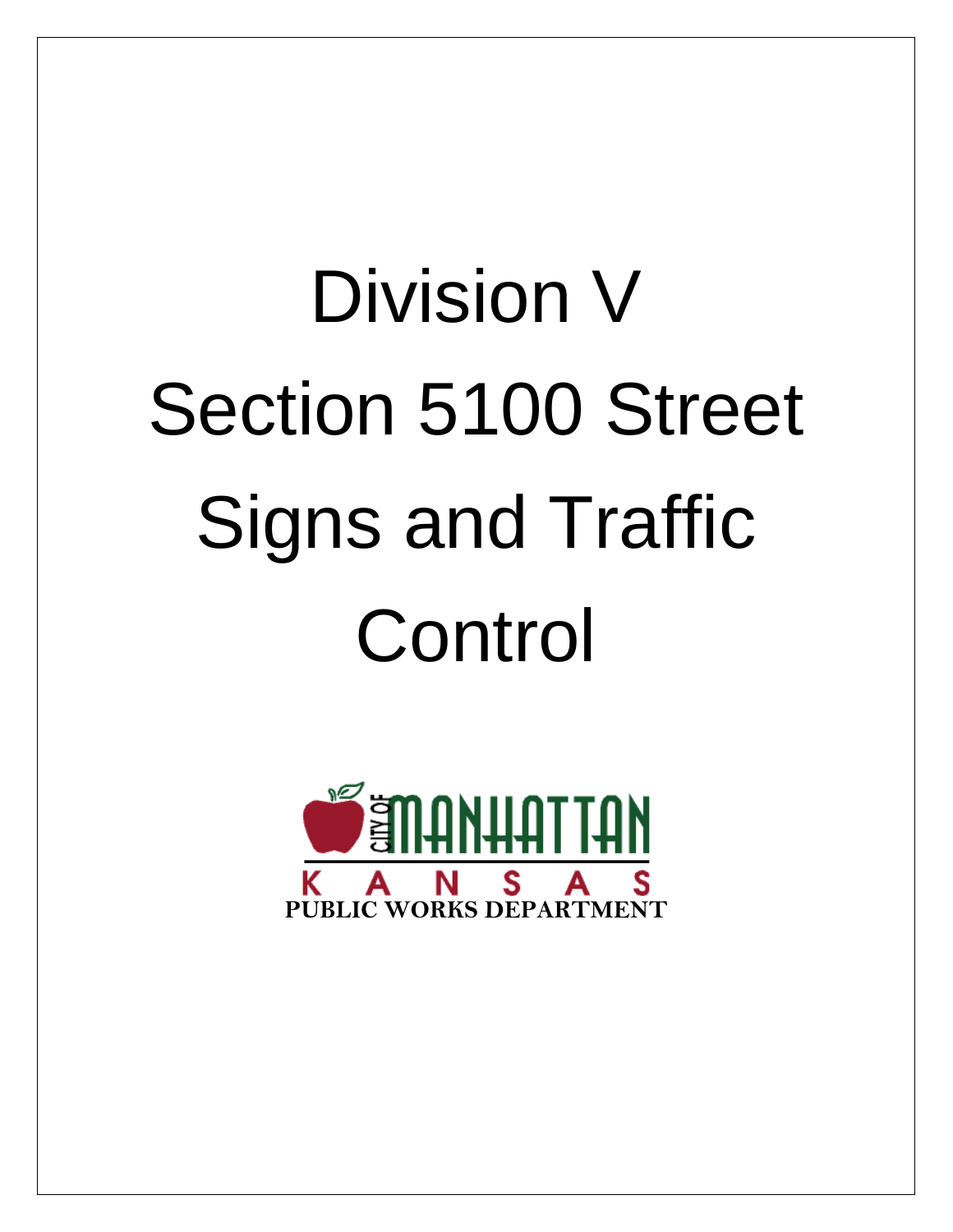# **DIVISION V** CONSTRUCTION AND MATERIAL SPECIFICATIONS

# SECTION 5100 STREET SIGNS AND TRAFFIC CONTROL

| 5100   |  |  |
|--------|--|--|
|        |  |  |
| 5101.1 |  |  |
| 5101.2 |  |  |
| 5102   |  |  |